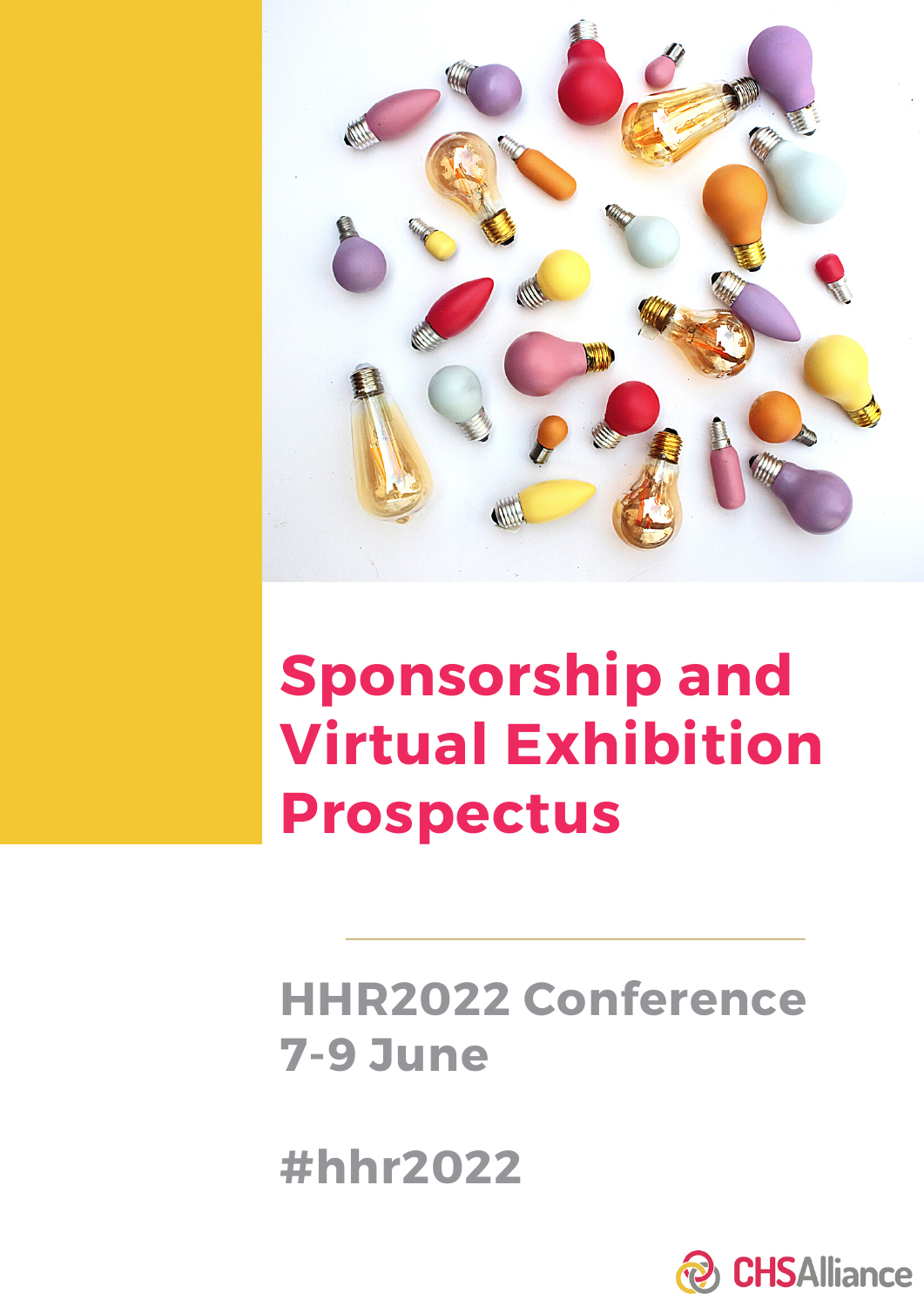## About the CHS Alliance

Established in 2015, the CHS Alliance is a global alliance of humanitarian and development organisations committed to making aid work better for people. We believe organisations deliver higher quality, more effective aid when they are accountable to the people they serve.

Together, we are a movement to strengthen accountability and to put people affected by crisis at the heart of what we do by [implementing](https://corehumanitarianstandard.org/) the Core Humanitarian Standard (CHS).

We are headquartered in Geneva and maintain a presence in London.

### Why sponsor HHR2022?

### **ALIGN YOUR BRAND WITH HHR**

Associating your brand with the unique conference in aid sector expands your brand awareness and helps your company and leadership team position themselves as thought leaders as well.

### **FILL UP YOUR IN-PERSON EVENT SCHEDULE**

Easily connect with leads and fill up your event schedule event before event starts. Optimise your team member's time at the event by ensuring that they're spending it engaging with interested leads and minimizing downtime.

### **GENERATE AND ORGANISE LEADS**

Virtual HHR provides a multitude of methods for more easily connecting with leads.

### **ACCELERATE BUSINESS BY ACCELERATING CUSTOMER RELATIONSHIPS**

Move customers from the awareness stage to the loyal customer stage much more quickly.

### **EXPAND YOUR REACH**

Virtual HHR conference expand their reach beyond a physical location, making it easier to reach a wide array and giving your a larger audience to market your products and services to. You can generate a larger volume of leads, as Virtual HHRs attract twice more attendees,

### **MORE WAYS TO SHARE CONTENT**

Virtual content can help you reach prospective clients in new and innovative ways – and it can keep them engaged even after the event ends!

### **VISIBILITY**

Give your brand visibility through pre-during and post HHR marketing and communication to over 6'000 subscribers.

### **ADVANCED DATA ANALYTICS**

You can view detailed reporting on attendee data, activity, and engagement after the event to help you assess event ROI and fine tune your strategy for your next digital or hybrid sponsorship.

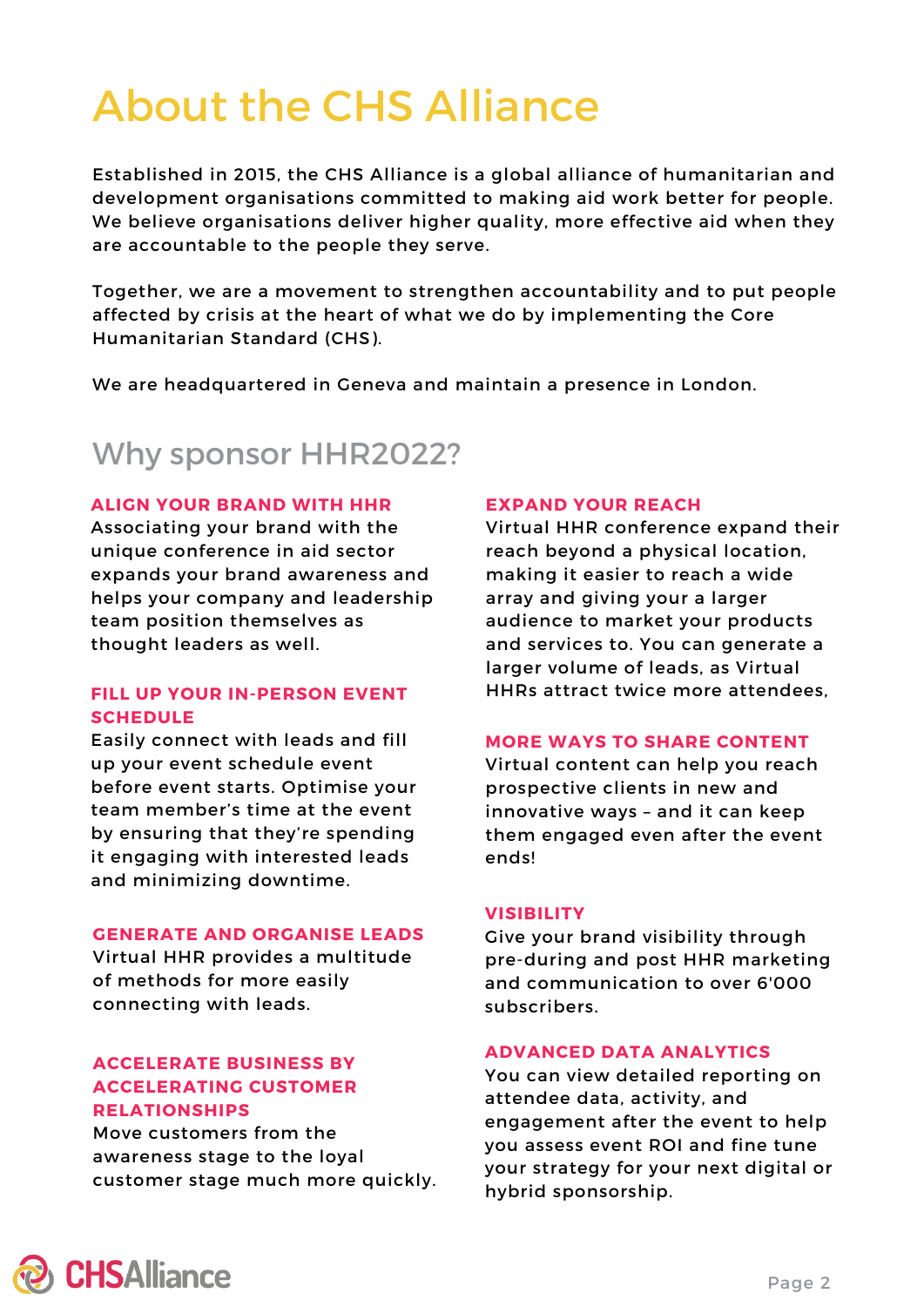### Sponsorship Opportunities

| <b>LEVELS OF SPONSORSHIP</b>                                             | <b>BRONZE</b><br><b>CHF 2'500</b><br>and higher | <b>SILVER</b><br><b>CHF5'000</b><br>and higher | <b>GOLD</b><br><b>CHF10'000</b><br>and higher |
|--------------------------------------------------------------------------|-------------------------------------------------|------------------------------------------------|-----------------------------------------------|
| <b>Pre-Event Deliverables</b>                                            |                                                 |                                                |                                               |
| Branding in email campaign to<br>promote the conference                  | Logo                                            | Logo                                           | Logo                                          |
| <b>Listing on CHS Alliance Web Site</b><br>with Link to Your Company     | Logo                                            | Logo                                           | Logo                                          |
| Inclusion in Sponsor list on Social<br>Media (LinkedIn, Twitter)         |                                                 | Logo                                           | Logo                                          |
| Branding in our virtual conference<br>attendee guide                     | Logo                                            | Logo                                           | Logo                                          |
| <b>Event Deliverables</b>                                                |                                                 |                                                |                                               |
| Logo and Link on Conference<br><b>Platform reception</b>                 | Small                                           | Medium                                         | Large                                         |
| Access to complete conference<br>attendee list                           |                                                 |                                                | X                                             |
| Expo booth (with build support)                                          | Small                                           | Medium                                         | Large                                         |
| One virtual subject matter<br>expert/client practitioner<br>presentation |                                                 |                                                | X                                             |
| <b>HHR Conference Complementary</b><br>Delegate passes with onboarding   | $\overline{2}$                                  | 4                                              | 6                                             |
| <b>Post-Event Deliverables</b>                                           |                                                 |                                                |                                               |
| Access event data/metrics                                                | X                                               | X                                              | X                                             |

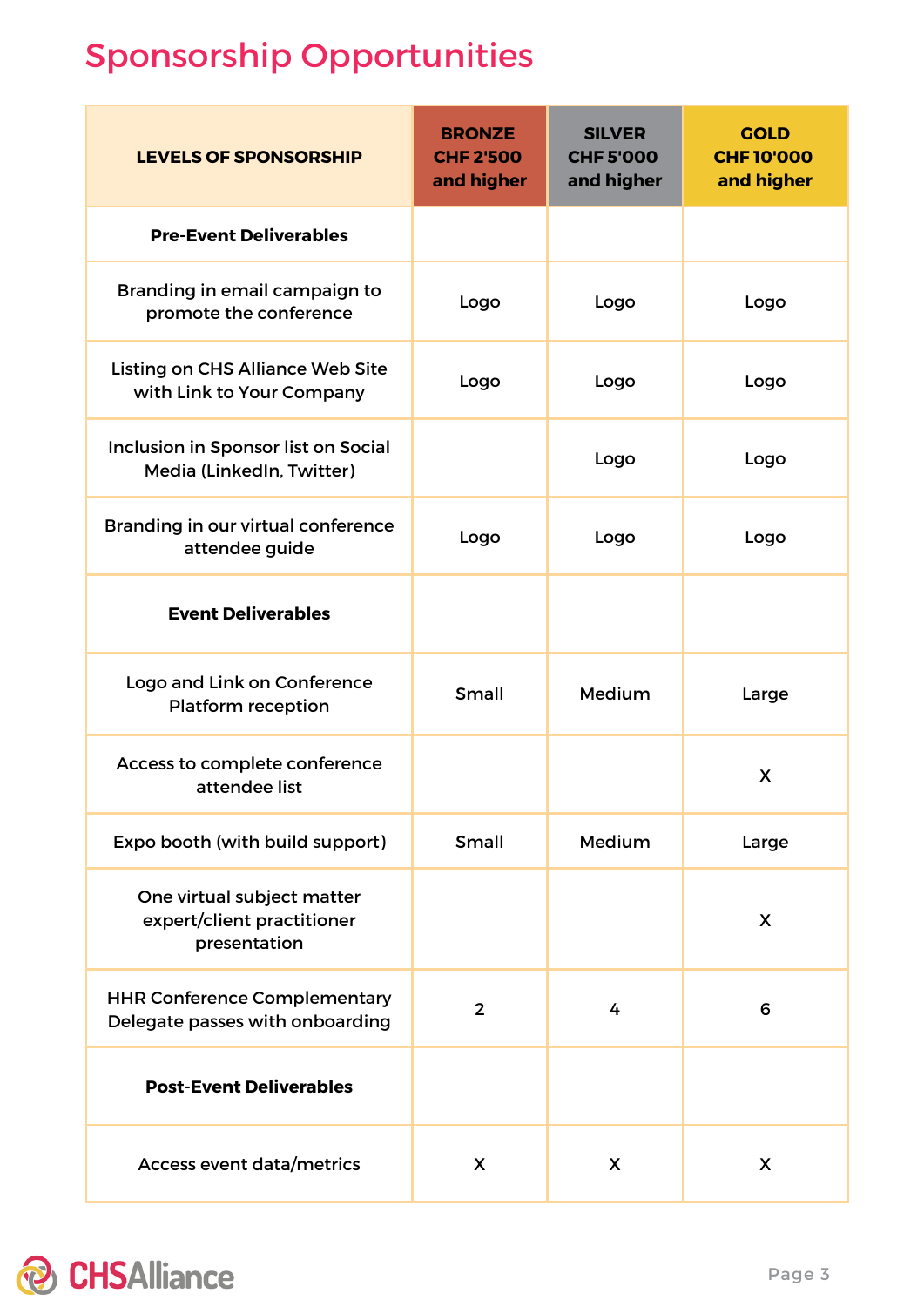### Sponsorship Add ons

Increase your company's presence and visibility by upgrading your sponsorship package with these add on sponsorship opportunities.

### **Virtual experience CHF 5'000 / 2 available**

Be the enabler of the HHR2022 with the exclusive sponsorship of the virtual experience. A quality virtual event platform allows to host different speakers, deliver content in engaging formats, effectively connect people, analyse attendance statistics, and otherwise manage the entire gathering from start to finish — all from a convenient digital dashboard.

### **Live captioning CHF 3'000 / Per language**

Extend your reach by making HHR2022 more accessible for participants around the world. Live captioning helps hearing-impaired individuals follow along and participate in real-time. It also benefits multicultural audiences whose first language is different from English, the language of HHR conferences. It helps people understand speakers with different voices and accents in many group situations and helps make your event more accessible by enabling access for people with hidden disabilities.

### **Sense of community CHF 1'000 / 1 available**

Just like face-to-face happy hour activities, virtual venue is a great way to have fun and connect informally with attendees. Provide a memorable experience to HHR attendees and get recognised by DJ or Trivia Master.

### **Digital Illustrator CHF 4'000 / 1 available**

Three keynotes, three panel discussions and three workshop sessions will each have a live illustrator in attendance, creating a total of 9 giant digital sketch notes. The event's live illustrator, will draw your logo and/or message into every board, furthering your brand reach and its association with HHR content.

### **Keynote sponsor CHF 1'000 / 6 available**

Align your company with industry leaders by sponsoring HHR2022 keynote presentations or debates. Our speakers are recognised as experts in their industries and can provide great recognition to your company.

### **Wellness station CHF 1'000 / 3 available**

Offer HHR attendees a place to unwind, increase focus, and revitalises the senses by sponsoring our most popular virtual Wellness Station. This "me-break" is often exactly what conference attendees need in order to truly benefit from their experience.

### **Photo Booth CHF 1'000 / Per Day**

Become part of our attendee's fun engagement and conference memories by sponsoring a virtual photo booth! Sponsor branding will be part of photos and posts.



To select the sponsorship agreement, click **[here.](https://www.chsalliance.org/hhr2022/hhr2022-sponsorship/)**